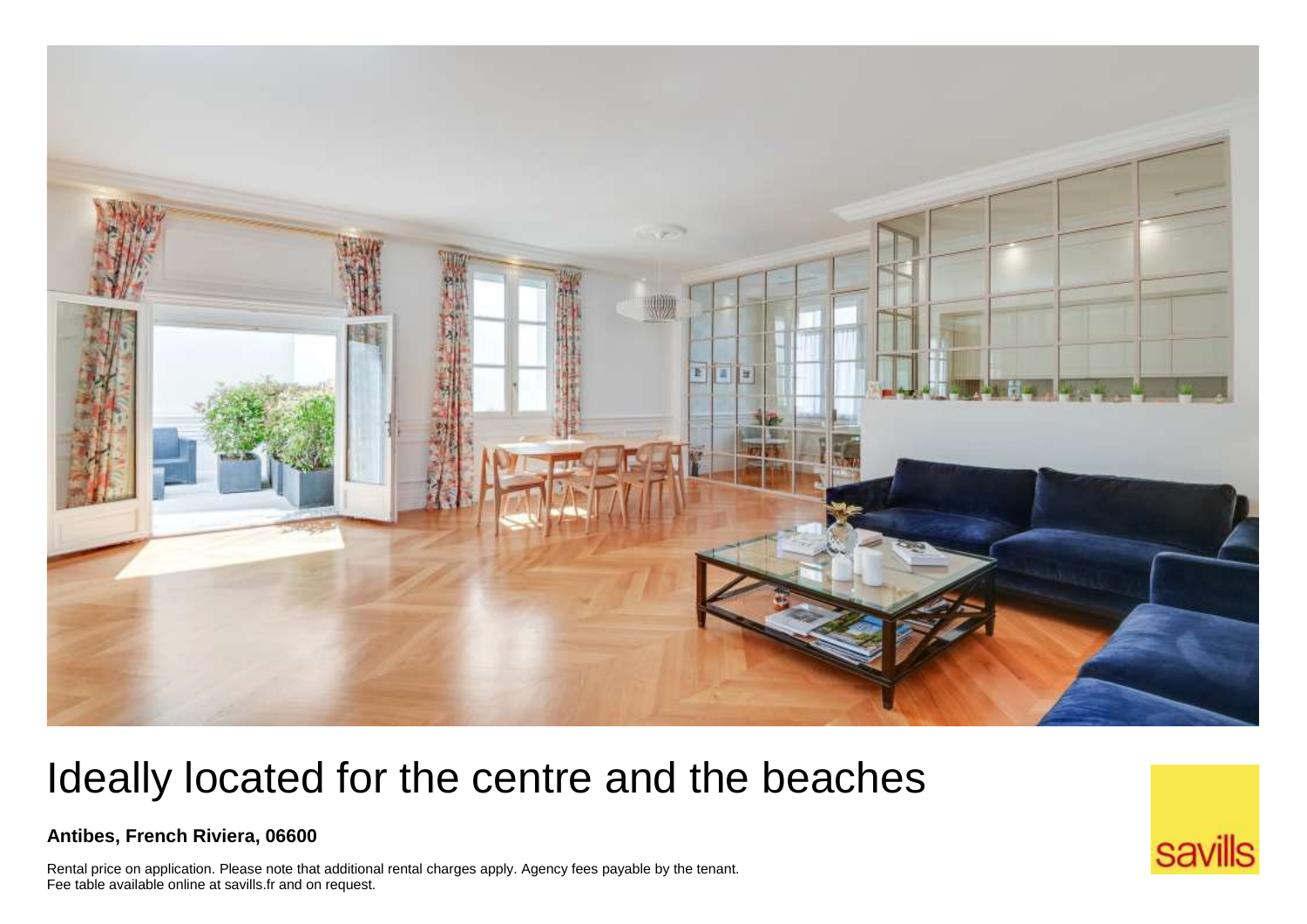- Ideally located for the centre
- Near the sea and the beaches
- Spacious terrace
- 3 en suite bedrooms
- Private garage
- 170 sq m
- EPC: in progress
- CAN210023

#### **About this property**

Ideally located for the centre, the beaches and all amenities, this beautiful apartement is situated on the third floor of a magnificent bourgeois building.

With a living area of 170 sq m, the accommodation features a spacious reception room with dining area, opening onto a terrace, a fully fitted independent kitchen, three en suite bedrooms, a laundry and a guest toilet. Completely air-conditioned.

Private garage for one vehicle in the basement completes this property.

## **Local Information**

Antibes-Juan les Pins is one of the French Riviera main resorts, located between Nice (approximately from 20 km) and Cannes (12 km). Antibes is the unique city of the Coast have been surrounded by ramparts.

It preserves a rich heritage from every period of its history.

Easily accessible by road, rail and plane, Juan les Pins is situated approximately 15km from Nice International Airport. The Principality of Monaco and the popular cities of Nice, Cannes and St Tropez are on your doorstep and together with Cap d'Antibes boast world renowned restaurants, beaches, boutiques, museums and cultural highlights such as the Monaco Grand Prix, the Cannes film festival and the worldfamous Juan les Pins Jazz Festival.

### **Viewing**

All viewings will be accompanied and are strictly by prior arrangement through Savills Riviera Seasonal Rentals Office. Telephone: +33 (0) 493 874 115





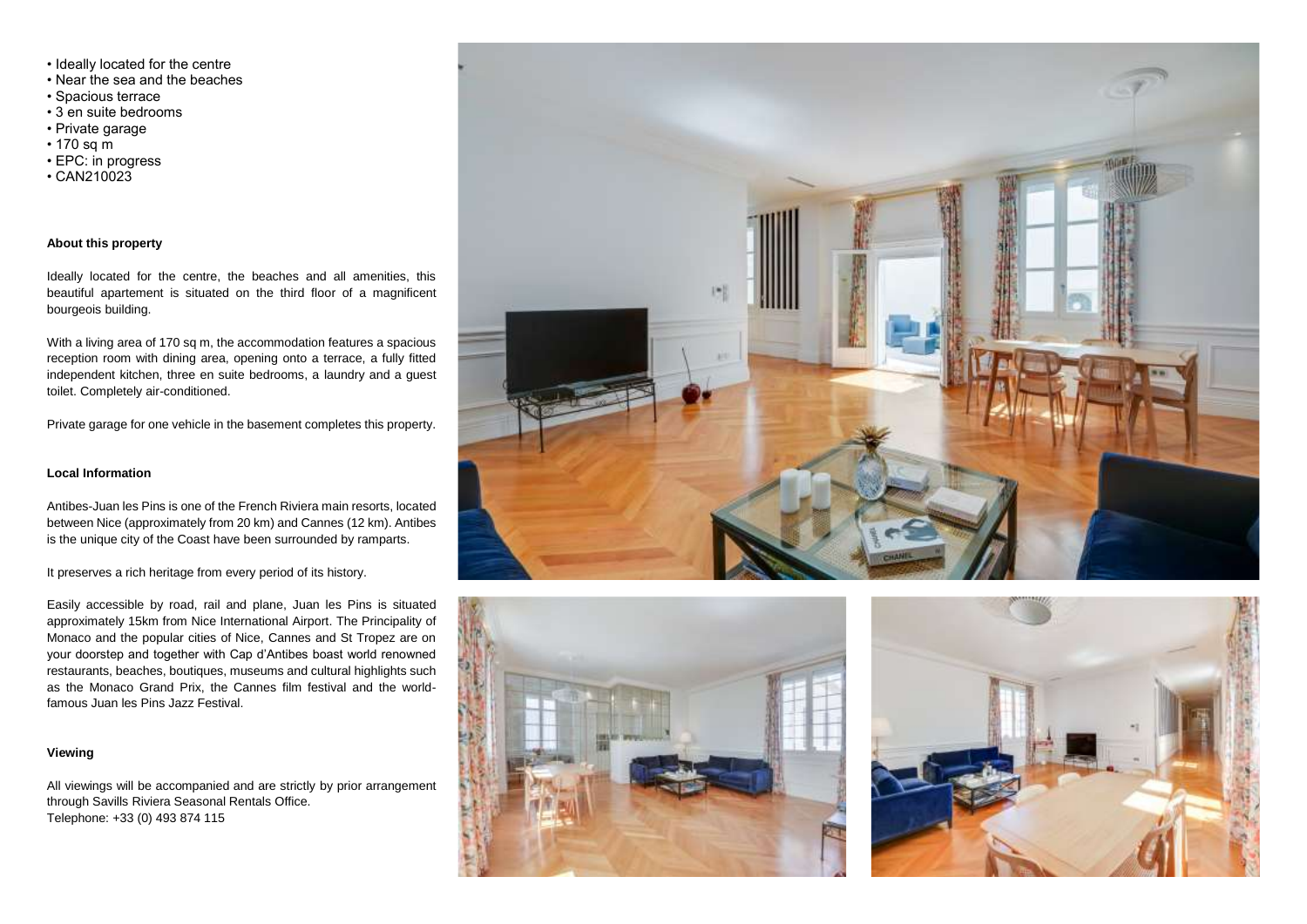